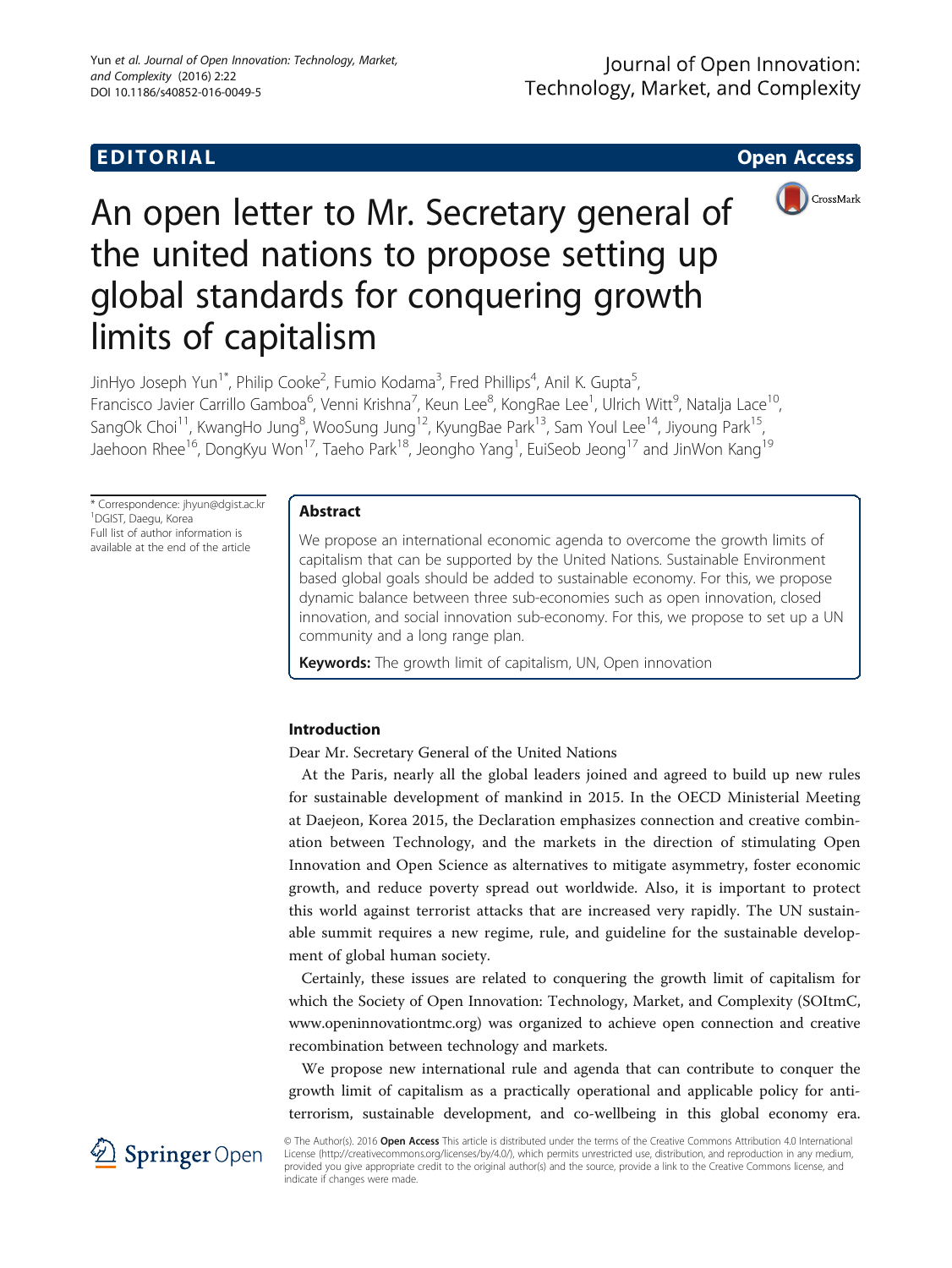Following are examples of 21 century global agenda for this purpose. We highly encourage to discuss "a global rule for the sustainable development of world economy" as soon as possible.

#### Contents

- 1) Revitalizing protection for building the ecosystem of the Open Innovation Sub Economy, centered on SMEs and Start-ups.
	- (1) Institutional protection from big companies in the process of obtaining and maintaining patents, and realizing business model development (Laursen & Salter, [2006](#page-2-0); Lee et al. [2010;](#page-2-0) Rhee et al. [2010](#page-2-0)
	- (2) Securing talented employees in competition with big companies via stock options and other benefits
	- (3) Improving financial credit systems of embracing entrepreneurs' failures, abolishing security system, and strengthening crowd funding & technology security. (Bistrova et al. [2011\)](#page-2-0)
	- (4) Constructing quick mass-production connecting system through friendly M&As, and diversifying funding sources. (Jung et al., [2008](#page-2-0); K. R. Lee, [1996](#page-2-0); Lee et al. [2008](#page-2-0); Suzuki & Kodama, [2004\)](#page-2-0)
- 2) Revitalizing the construction of the social (open) Innovation Sub Economy System, centered on social enterprises
	- (1) Activating donations to social innovative enterprises (Yun, [2015](#page-3-0))
	- (2) Strengthening tax benefits toward donations to social innovative enterprises(more than 75% of tax deduction)
	- (3) Facilitating the introduction of free-of-charge rental system of public property toward social innovative enterprises of governmental and public domains (Choi, [2010;](#page-2-0) Witt, [2002](#page-2-0))
	- (4) Granting radical tax benefits toward social innovative enterprises in the stages of pre-settlement
	- (5) Increasing unqualified supports for the evolutionary developments of social innovative enterprises into open innovation start-ups or SMEs (Gupta, [2011;](#page-2-0) Krishna, [1997;](#page-2-0) Yun, Jeong, et al. [2015](#page-3-0))
- 3) Strengthening public regulations for constructing and maintaining of big companies' sound Closed Innovation Sub Ecosystem.
	- (1) Prohibiting strategic entering of big companies into the market fields of SMEs and Start-ups. (Cooke et al. [1997](#page-2-0))(Yun, Won, et al. [2015](#page-3-0))
	- (2) Inducing mass-production connection and big companies' fast entering into new industries via such amicable ways as capital investments, friendly M&As with SMEs and start-ups. (Kamo & Phillips, [1997](#page-2-0); Kim & Park, [2006](#page-2-0); López & Gamboa, [2013](#page-2-0); K. Lee & Lim, [2001](#page-2-0); Yoo et al. [2013\)](#page-3-0)
	- (3) Strengthening contributing roles of big companies to national or world economy, by increasing the basic tax rate on corporate non-investment capital, and by encouraging their positive employment, mass production, payment of taxes, and etc.
	- (4) Preventing capital monopoly of big companies, which causes slow economy, through setting a global standard for imposing corporate taxes from big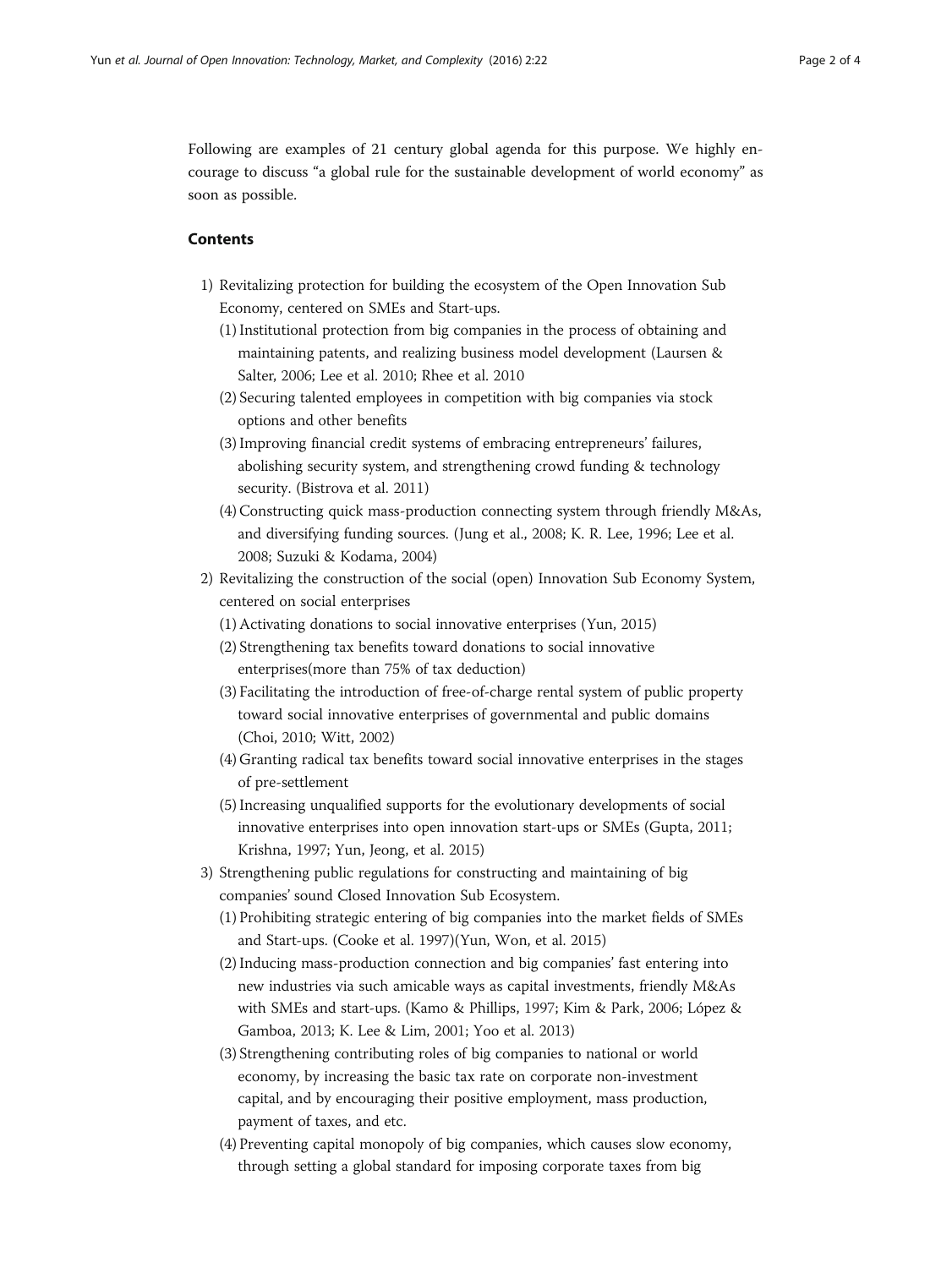<span id="page-2-0"></span>companies to more than standard, putting off retirement age, and restrictions on dismissal. (Hahm et al. 2013; Park et al. 2011)

#### Proposal

We propose the three points to Dear Mr. Secretary General of the UN.

First, let us organize global committee to build up "global economy minimum rules to conquer the growth limits of capitalism" under UN and set up these rules until 2035.

Second, let us organize global research groups and communities to make fundamental documents for 'global economy minimum rules to conquer the growth limits of capitalism" until 2017.

Third, let us make open access as the required rule for all academic journals, and a support system from UN, and let us motivate open innovation at global level at the starting policy to conquer the growth limits of capitalism by the UN.

#### Author details

<sup>1</sup>DGIST, Daegu, Korea. <sup>2</sup>Cardiff University, Cardiff, UK. <sup>3</sup>University of Tokyo, Tokyo, Japan. <sup>4</sup>Stony Brook University, New York, USA. <sup>5</sup>Indian Institute of Management, Gujarat, India. <sup>6</sup>Tecnologico de Monterrey, Monterrey, Mexico. <sup>7</sup>Jawaharlal Nehru University, Delhi, India. <sup>8</sup>Seoul National University, Seoul, Korea. <sup>9</sup>Max Plank Institute of Economics, Jena Germany. <sup>10</sup>Riga Technical University, Riga, Latvia. <sup>11</sup>Korea University, Seoul, Korea. <sup>12</sup>Postech, Pohang, Korea. <sup>13</sup>Sangji University, Wonju, Korea. 14Yonsei University, Seoul, Korea. 15University at Buffalo, The State University of New York, Buffalo, USA. 16Yeungnam University, Gyeongsan, Korea. 17KISTI, Daejeon, Korea. 18San Jose State University, San Jose, USA. 19KISTEP, Seoul, Korea.

# Received: 3 February 2016 Accepted: 19 October 2016

#### References

- Bistrova, J., Lace, N., & Peleckienė, V. (2011). The influence of capital structure on baltic corporate performance. Journal of Business Economics and Management, 12(4), 655–669.
- Choi, S. O. (2010). Government Leadership Role and Forms of Nonprofit Collaboration. 국정관리연구, 5(2), 53–93. Cooke, P., Uranga, M. G., & Etxebarria, G. (1997). Regional innovation systems: Institutional and organisational dimensions. Research policy, 26(4), 475–491.
- Gupta, A. K. (2011). Inclusive innovations for poverty alleviation: Creative ideas of the poor, for the poor. Berne: presented at the Annual SDC conference on Innovation and Development.
- Hahm, S. D., Jung, K., & Moon, M. J. (2013). Shaping public corporation leadership in a turbulent environment. Public Administration Review, 73(1), 178–187.

Jung, W.-S., Kwon, O., Wang, F., Kaizoji, T., Moon, H.-T., & Stanley, H. E. (2008). Group dynamics of the Japanese market. Physica A: Statistical Mechanics and its Applications, 387(2), 537–542.

Kamo, J., & Phillips, F. (1997). The evolutionary organization as a complex adaptive system. In Paper presented at the Innovation in Technology Management-The Key to Global Leadership. PICMET'97: Portland International Conference on Management and Technology.

Kim, B., & Park, K. (2006). Dynamics of industry consolidation and sustainable competitive strategy: Is birthright irrevocable? Long Range Plann, 39(5), 543–566.

- Krishna, V. V. (1997). Science, Technology and Counter Hegemony—Some Reflections on the Contemporary Science Movements in India. In Science and technology in a developing world (pp. 375–411). Wellington: Springer.
- Laursen, K., & Salter, A. (2006). Open for innovation: the role of openness in explaining innovation performance among UK manufacturing firms. Strategic Management Journal, 27(2), 131–150.
- Lee, K. R. (1996). The role of user firms in the innovation of machine tools: The Japanese case. Research Policy, 25(4), 491–507.
- Lee, S. Y., Florida, R., & Gates, G. (2010). Innovation, human capital, and creativity. International Review of Public Administration, 14(3), 13–24.
- Lee, K., & Lim, C. (2001). Technological regimes, catching-up and leapfrogging: findings from the Korean industries. Research Policy, 30(3), 459–483.
- Lee, M., Park, K., & Park, T. (2008). Effects of a link between service provider and customer on a service supply chain. California Journal of Operations Management, 6(1), 102–108.

López, A. J. G., & Gamboa, F. J. C. (2013). Knowledge creation in organizations through learning. Intangible Capital, 9(3), 730–753.

Park, J., Cho, J., & Rose, A. (2011). Modeling a major source of economic resilience to disasters: recapturing lost production. Natural Hazards, 58(1), 163–182.

Rhee, J., Park, T., & Lee, D. H. (2010). Drivers of innovativeness and performance for innovative SMEs in South Korea: Mediation of learning orientation. Technovation, 30(1), 65–75.

Suzuki, J., & Kodama, F. (2004). Technological diversity of persistent innovators in Japan: Two case studies of large Japanese firms. Research Policy, 33(3), 531–549.

Witt, U. (2002). How evolutionary is Schumpeter's theory of economic development? Industry and Innovation, 9(1-2), 7–22.